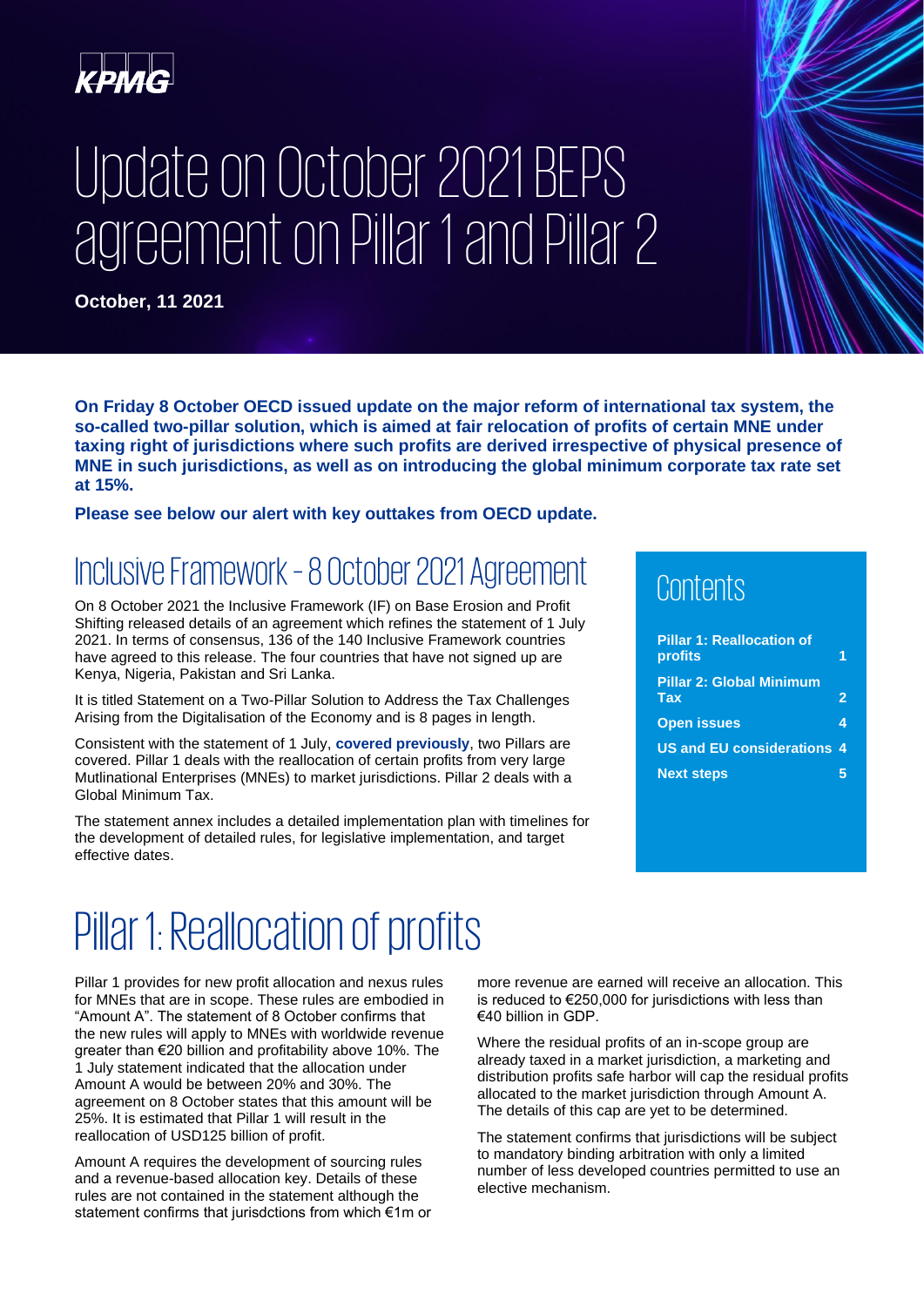It also commits that no new Digital Services Taxes or other relevant similar measures will be enacted and imposed on any company from 8 October 2021 and until the earlier of 31 December 2023 or the coming into force of the Multilateral Convention (MLC). The MLC will require all parties to remove all existing Digital Services Taxes and other relevant similar measures with respect to all companies, and to commit not to introduce such measures in the future. The statement provides that a detailed definition of what constitutes relevant similar measures will be finalized as part of the adoption of the MLC and its Explanatory Statement.

Extractive industries and regulated financial services remain outside of Amount A although there is no further

detail of the scope of these exclusions. Nor is there any further detail on the mechanism to reduce double tax and which entities within an MNE group are responsible for payment of any Amount A liability.

The statement commits countries to "use all efforts" to enact legislation and ratify a proposed Multilateral Convention on Amount A in Pillar 1 "within the context of their legislative process".

Details of a proposal for Amount B which deals with standard remuneration for in-country "baseline" marketing and distribution activities will be developed in 2022, consistent with the statement of 1 July 2021.

## <span id="page-1-0"></span>Pillar 2: Global Minimum Tax

#### **Minimum rate 15%**

Pillar 2 deals with new Global Anti-Base Erosion (or GloBE) or Global Minimum Tax rules. The agreed global minimum tax rate is 15%. The 1 July statement indicated that it would be 'at least 15%'.

#### **UTPR exclusion for MNEs in their initial phase**

There is an Income Inclusion Rule (IIR), which imposes top-up tax on a parent entity in respect of low taxed income of constituent entities within an MNE group, and a supporting Undertaxed Payment Rule (UTPR) which denies tax deductions, or requires an equivalent adjustment to the extent the low tax income of a constituent entity is not subject to tax under an IIR.

The rules will provide for an exclusion from the UTPR for MNEs in the initial phase of their international activity. This is defined as those MNEs that have a maximum of EUR 50 million tangible assets abroad and that operate in no more than 5 other jurisdictions. This exclusion is limited to a period of 5 years after the MNE comes into the scope of the GloBE rules for the first time. For MNEs that are in scope of the GloBE rules when they come into effect the period of 5 years will start at the time the UTPR rules come into effect.

#### **Common approach**

The 8 October statement continues to describe the GloBE Rules as a "common approach," meaning that IF member jurisdictions are not required to adopt the GloBE Rules, but they must accept their application by other IF members (including the specified rule order and the application of any agreed safe harbors). IF members that adopt the GloBE Rules must implement and administer the rules consistently with the agreement reached on Pillar Two.

#### **€750m threshold remains**

As envisaged in the 1 July statement, the GloBE Rules will apply to MNEs with revenues exceeding the €750 million threshold as determined under BEPS Action 13 (country by country reporting). Countries remain free to apply the IIR to MNEs headquartered in their countries whose revenue fall below this threshold.

#### **Exclusions**

Exclusions are provided from the GloBE Rules for government entities, international organizations, nonprofit organizations, pension funds or investment funds that are ultimate parent entities (UPE) of an MNE group or any holding vehicles used by such entities, organizations or funds. International shipping is excluded, but not airlines. This is consistent with the 1 July statement.

#### **Jurisdictional basis for determining effective tax rate**

The GloBE Rules are described to impose a top-up tax using an effective tax rate test that is calculated on a jurisdictional basis using a common definition of covered taxes and a tax base determined by reference to financial accounting income, with agreed adjustments consistent with the tax policy objectives of Pillar Two and mechanisms to address timing differences. There is no discussion on how these timing differences will be determined and treated.

Consistent with the 1 July statement, the new agreement provides that in respect of existing distribution tax systems, there will be no top-up tax liability if earnings are distributed within four years and taxed at or above the minimum level.

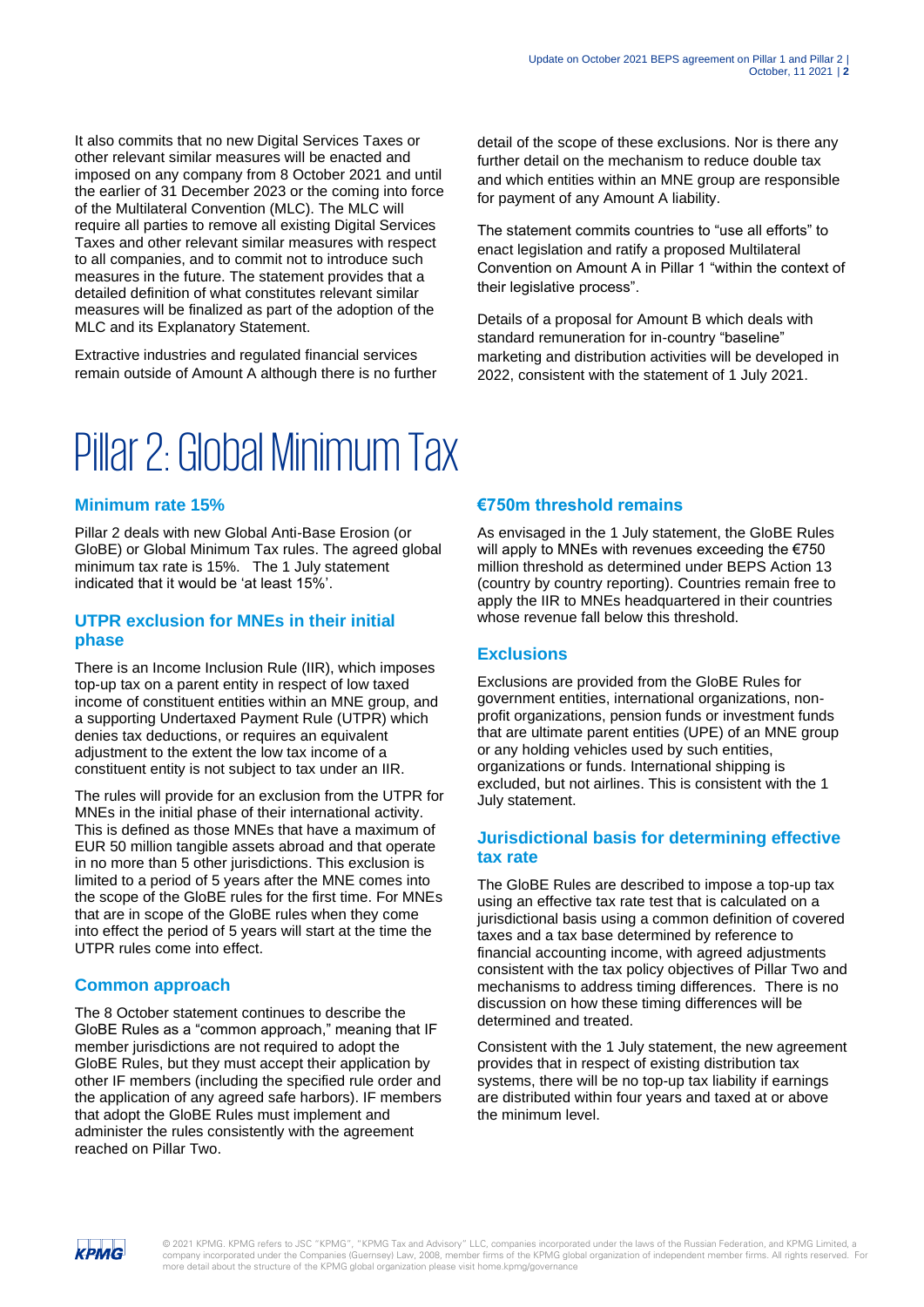#### **Formulaic substance carve-out and de minimis exclusion**

A formulaic substance carve-out is provided that would exclude an amount of income from the GloBE Rules, determined as a mark-up on the carrying value of tangible assets and payroll. The mark-ups are initially 8% for tangible assets and 10% for payroll and will taper down over a 10-year period to 5% for both.

The GloBE rules will also provide for a de minimis exclusion for those jurisdictions where the MNE has revenues of less than EUR 10 million and profits of less than EUR 1 million.

The statement confirms that the implementation framework will include safe harbors but does not provide details of these mechanisms.

#### **GILTI Co-existence**

Consistent with the July statement, the statement confirms that the US GILTI regime will co-exist with the GloBE Rules, to ensure a level playing field, but does not provide additional details of how this will occur.

#### **Subject to tax rule (STTR)**

The statement confirms the importance of the STTR to developing countries and provides that IF member jurisdictions that apply nominal corporate income tax rates below the STTR minimum rate to interest, royalties and a defined set of other payments (subject to further discussion) would incorporate the STTR into their bilateral treaties with developing IF members when requested to do so.

The statement defines 'developing countries' as those with GNI per capital of \$12,535 or less in 2019.

The taxing right under the STTR will be limited to the difference between the minimum rate and the tax rate on the payment, with the minimum rate for the STTR being 9%. This was said to be between 7.5% and 9% in the July statement.

#### **Implementation and timelines**

The detailed implementation plan in the annex to the statement sets out key milestones for the finalization of the detailed rules, as well as the target timelines for

legislation/treaties to be implemented/ratified and for the rules to be in effect.

In chronological order:

- 1. the GloBE model rules and commentary and the STTR model treaty provision and commentary will be developed by the end of November 2021
- 2. the multilateral convention (MLC) containing the Amount A rules and its explanatory statement, as well as model domestic legislation and commentary, are to be concluded by early 2022
- 3. the MLC signing ceremony is to be organised by mid-2022
- 4. the STTR multilateral instrument (MLI) is to be developed by mid-2022
- 5. the GloBE rules implementation framework will be developed at the latest by the end of 2022 (possibly including a multilateral convention for GloBE)
- 6. the Amount B deliverables are to be released by end of 2022. While the implementation plan refers to the need for consultation with stakeholders it is not clear whether there will also be public release of the above documents at the times indicated

In terms of roll out timelines, for all elements of the rules (i.e. Amount A, GloBE rules, STTR, Amount B, DST rollback) the implementation plan notes that IF members are fully committed to use all efforts within the context of their legislative process in achieving the timeline goals.

For Amount A it is noted that implementation through the MLC is with a view to allowing it to come into effect in 2023. This is noted to occur once a critical mass of jurisdictions has ratified it, and IF jurisdictions signing the MLC will be expected to ratify it as soon as possible. The critical mass threshold is not yet defined and is to be set out in the MLC in early 2022, so it remains to be seen whether Amount A allocations will start from 2023.

The Pillar Two rules are, per the IF statement, to be brought into law in 2022 to be effective in 2023 (i.e. IIR and STTR) with the UTPR coming into effect in 2024. As noted, it is recognized that countries face limitations in speed of their legislative processes, so it remains to be seen by what stage a significant number of IF members have the rules in place. The timelines for the implementation of Amount B and the rollback of DSTs and other relevant similar measures are not yet clarified.

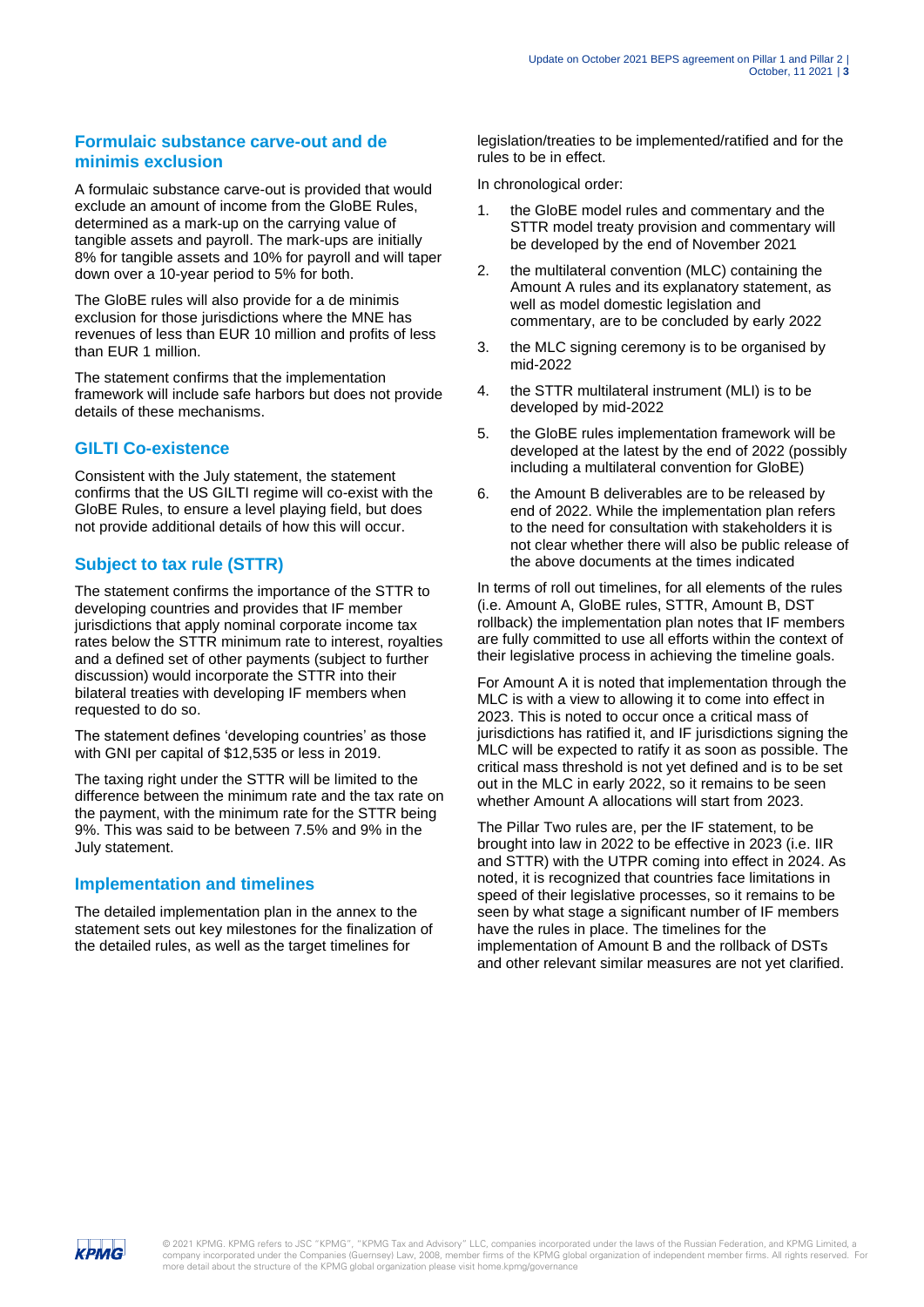## <span id="page-3-0"></span>Open issues

There are a large number of open issues. These include:

#### **For Pillar 1**

- definition of MNE group
- foreign de minimis revenue exclusion
- definition of regulated financial services and extractives exclusions (e.g. whether qualifying threshold set for group revenue from excluded activities, and whether need for segmentation for groups that cannot be entirely excluded)
- final design of revenue sourcing rules, design of marketing and distribution safe harbor and double tax relief rules (crucial impact on how much tax revenue countries actually get – includes possible Amount A offset for WHT)
- <span id="page-3-1"></span>US and EU considerations

#### **Additional European considerations**

The European Commission has stated that a consistent implementation of Pillar 1 and 2 in all EU Member States, ensuring compatibility with EU law, requires new EU Directives. This EU legislative route could be launched in the first quarter of 2022. Adoption of EU Directives implementing the new global standards would be subject to unanimous agreement among EU Member States, not all of which signed the OECD IF Statement in July 2021.

After intense EU coordination efforts and OECD IF cooperation to find compromise solutions to address the concerns of especially Hungary (substance-based carveout), Ireland (minimum rate) and Estonia (distributionbased corporate tax), it now seems that all EU Member States could be willing to adopt the new global rules in the form of EU Directives (assuming that Cyprus – not an OECD IF member – is able to join the consensus group in the EU).

- amount B rules (including status as mandatory or voluntary)
- design of mandatory and binding dispute resolution mechanism

#### **For Pillar 2**

- safe harbor design
- scope of STTR and circumstances in which treaty upgrades needed
- technical design features such as losses, deferred tax, UTPR allocation mechanism, Joint Venture rules

#### **Consultation**

The statement provides that work will progress in consultation with stakeholders within the constraint of the timeframes for implementation.

#### **Additional US Considerations**

Implementation of Pillars 1 and 2 in the US will require legislative action. The current Administration has put forth a budget that includes several proposals to reform current US tax rules in alignment with Pillar 2 of the OECD inclusive framework agreement. The tax writing committees in the US Congress are still debating the contours of a potential tax reform package, but early proposals, while not adopting many of the Administration's budget proposals, also include provisions that appear aligned with the consensus approach to Pillar 2 including raising the GILTI rate to just above 15 percent and adopting a jurisdictional approach.

Subject to the ability to reach a political consensus in the US on a broader tax and infrastructure package, implementing tax legislation could be enacted by the end of this year or beginning of 2022. Thus far, neither the Administration nor Congressional tax writers have put forth legislative language or proposals in connection with Pillar 1. This is likely because several key aspects of Pillar 1 were yet to be agreed. In earlier public statements, Secretary Yellen signaled that implementation of Pillar 1 would be addressed in 2022.

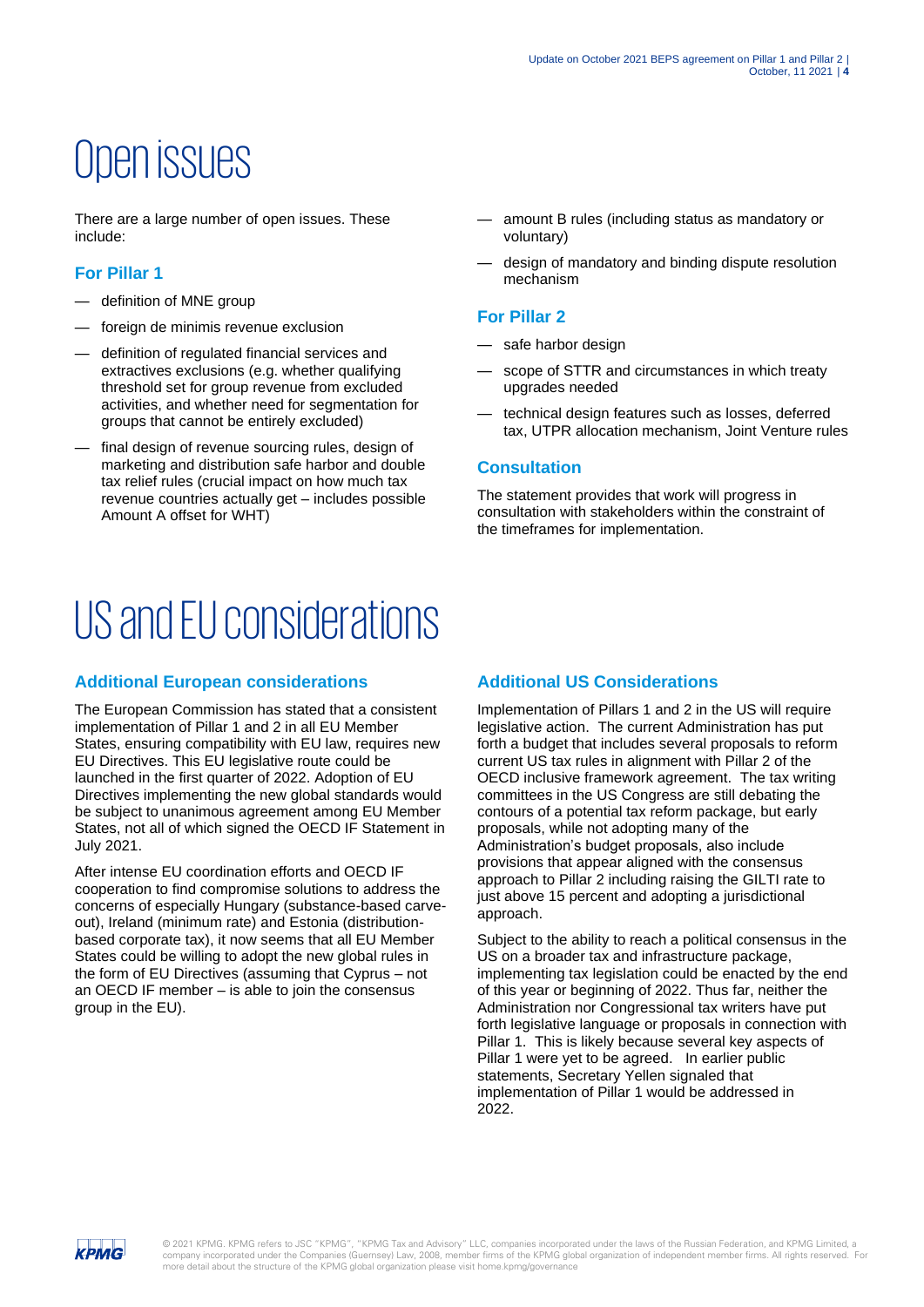## <span id="page-4-0"></span>Next steps

The framework for reforms agreed will have a wideranging effect on many MNEs. Given the ambitious timeline for implementation, it is important that potentially impacted businesses understand what is coming and prepare for the resulting changes. Tracking the timeline for further developments provided below, MNEs should:

- **Monitor Developments.** These details will be important to the operation and impact of the new rules.
- The Inclusvive Framework will be accepting feedback from stakeholders and tax leaders should consider feeding in issues to the OECD.
- **Model and Assess Impact.** The reforms being considered are complex and potentially will intersect with existing domestic rules. It will be important for MNEs to use appropriate assessment tools to model impacts, evaluate interdependencies and prevent double taxation or other inadvertent impacts.
- **Track Implementation.** Implementation of agreed reforms requires legislative adoption and, where relevant, ratification of a signed multilateral instrument. Given the variations in legislative and parliamentary processes across jurisdictions, MNEs will need to understand the timelines and relevant requirements of the various processes and track when laws in different jurisdictions come into effect.

**KPMG International Tax group is ready to assist you on the matter and help to assess the potential impact of the implementation of Pillar 1 and Pillar 2 initiatives on your business.**

**Should you have any questions, please do not hesitate to contact us.**